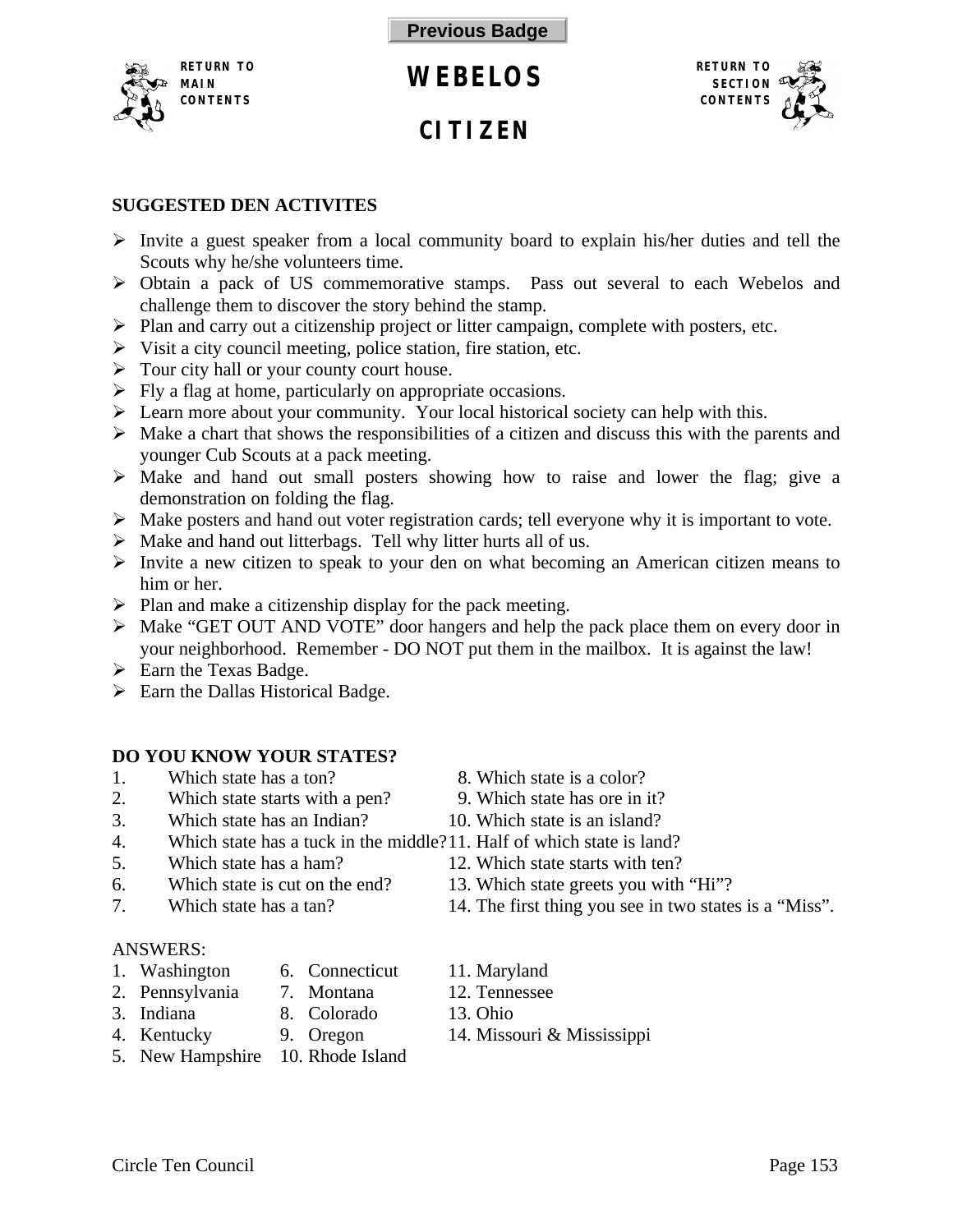<span id="page-1-0"></span>





### **GAMES**

### **HEADS OF GOVERNMENT GAME**

*Material needed: Pictures of government officials from newspapers or magazines, nametags with the officials' names written on them.*

Have Webelos match the correct name with each official. You may wish to try this at the local, state and federal government levels.

#### **NEWSPAPER STUDY**

*Material needed: One current newspaper per team*.

Divide boys into teams. On signal, each team starts a search for news items that illustrate good citizenship. Team with the most clippings in a given time period is the winner.

#### **BUILD A FLAG**

*Materials needed: For each team, 1 set of the five US flags shown in Citizen section of the Webelos handbook. With a color copier, each flag to fit onto a standard sheet of card stock. If preferred, draw a set of the flags for each team. When the flag sets are copied, cut each flag picture into 2 pieces, the stripes and the field of stars. Prepare cards with the name of each flag and year of each flag. A corkboard and pushpins are needed.*

Divide Webelos into two teams. First boy from each team runs to his team's pile of pieces, grabs a stripe piece and a push pin and pins it to the corkboard. He runs back and touches off the second boy, who pins up a star field piece which matches the striping. Next team member matches appropriate flag name and fourth member pins up the year of the flag. Continue to rotate until all five flags have been properly constructed, named, and dated.



#### **CITIZENSHIP TEST**

Two teams face each other with a wide space between them. The leader asks each player a question about the Declaration of Independence, the Star Spangled Banner, the President, Vice President, Governor, or other fitting subject. A correct answer entitles that team to move one step forward. An incorrect answer passes the question to the other team. The first team to cross the other team's starting line is the winner.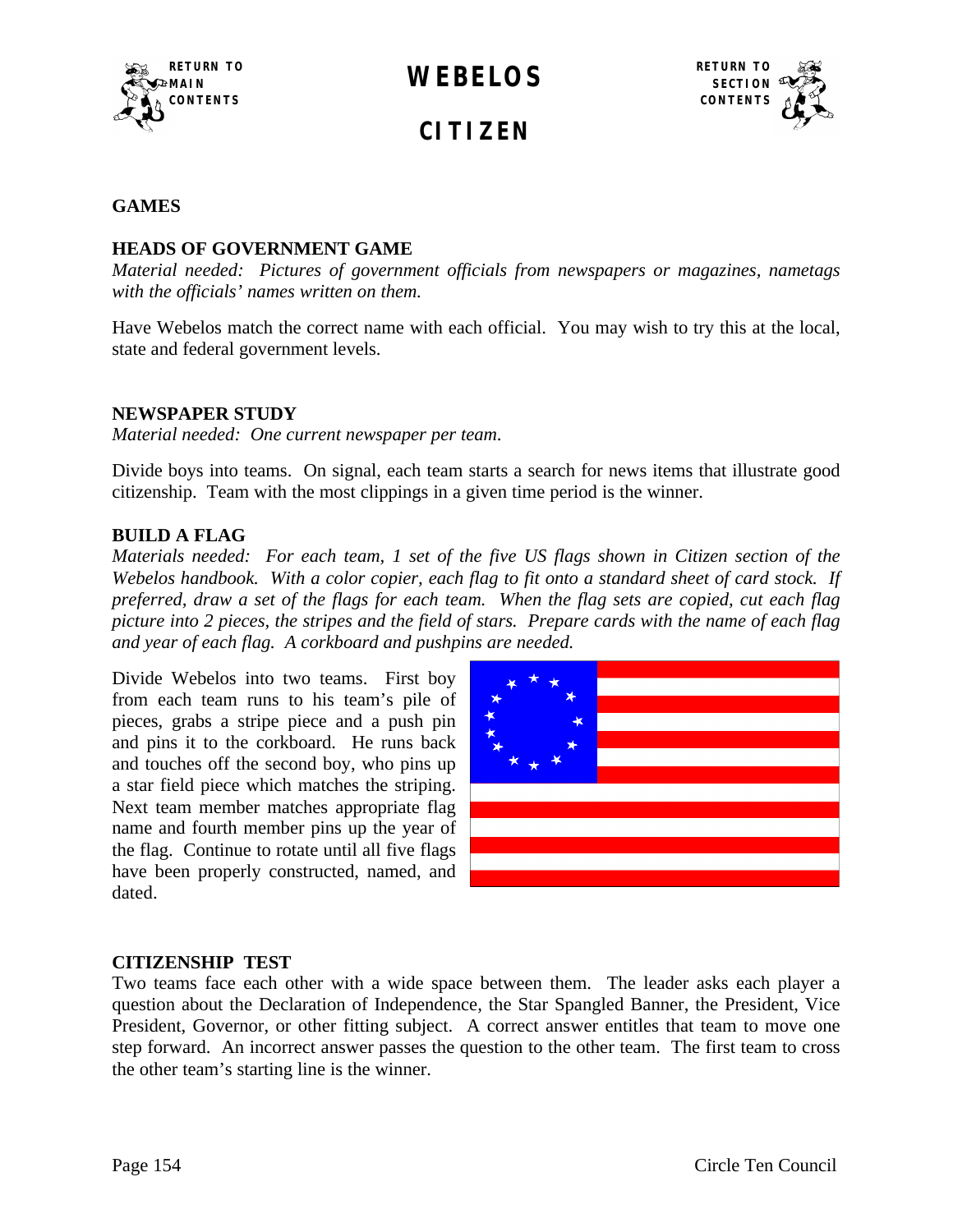



# **CITIZEN**

## **RING THE LIBERTY BELL**

| Materials needed: |                   |
|-------------------|-------------------|
| bell              | wire coat hanger  |
| heavy cord/rope   | small rubber ball |

Bend the coat hanger into a hoop with the hook at the top. Hang the bell in the middle of the hoop with rope, then hang the hoop from a low tree branch. Players take turns trying to throw the ball through the hoop. Have a person stand on the other side of the hoop to catch the ball. This game can be played by individuals or by teams. There are 3 ways to score points. Each time the bell is rung, the player scores 3 points. If the ball goes through the hoop but doesn't ring the bell, he sores 2 points. If the ball hits the outside of the coat hanger, the player scores 1



point. Keeps score as points are made. Each player throws the ball only once per turn and gets 5 turns. Add up points after everyone has had his turn. The individual or team with the most points wins!

## **PROJECTS**

#### **KNOW YOUR COMMUNITY**

As a project, your den might like to check out the following list to see which of the agencies listed can be found in your community, who operates them, and how they are funded. For the pack meeting, identify the agencies you find on a large local map that you can display. The boys should be able to answer simple questions about the agencies they have located.

| Health:      | Hospitals, clinics, water filtration plant, sewage disposal, garbage collection, etc. |
|--------------|---------------------------------------------------------------------------------------|
| Protections: | Fire and police protection, etc.                                                      |
| Education:   | Public schools, colleges and vocational schools, libraries, etc.                      |
| Recreation:  | Theaters, pools, parks, playgrounds, golf courses, and lakes, etc.                    |
| Transport:   | Roads and highways, bus and train terminals, airports, parking lots, etc.             |
| Stores:      | Shopping centers, supermarkets, corner stores, etc.                                   |
| Business:    | Major companies in your community.                                                    |